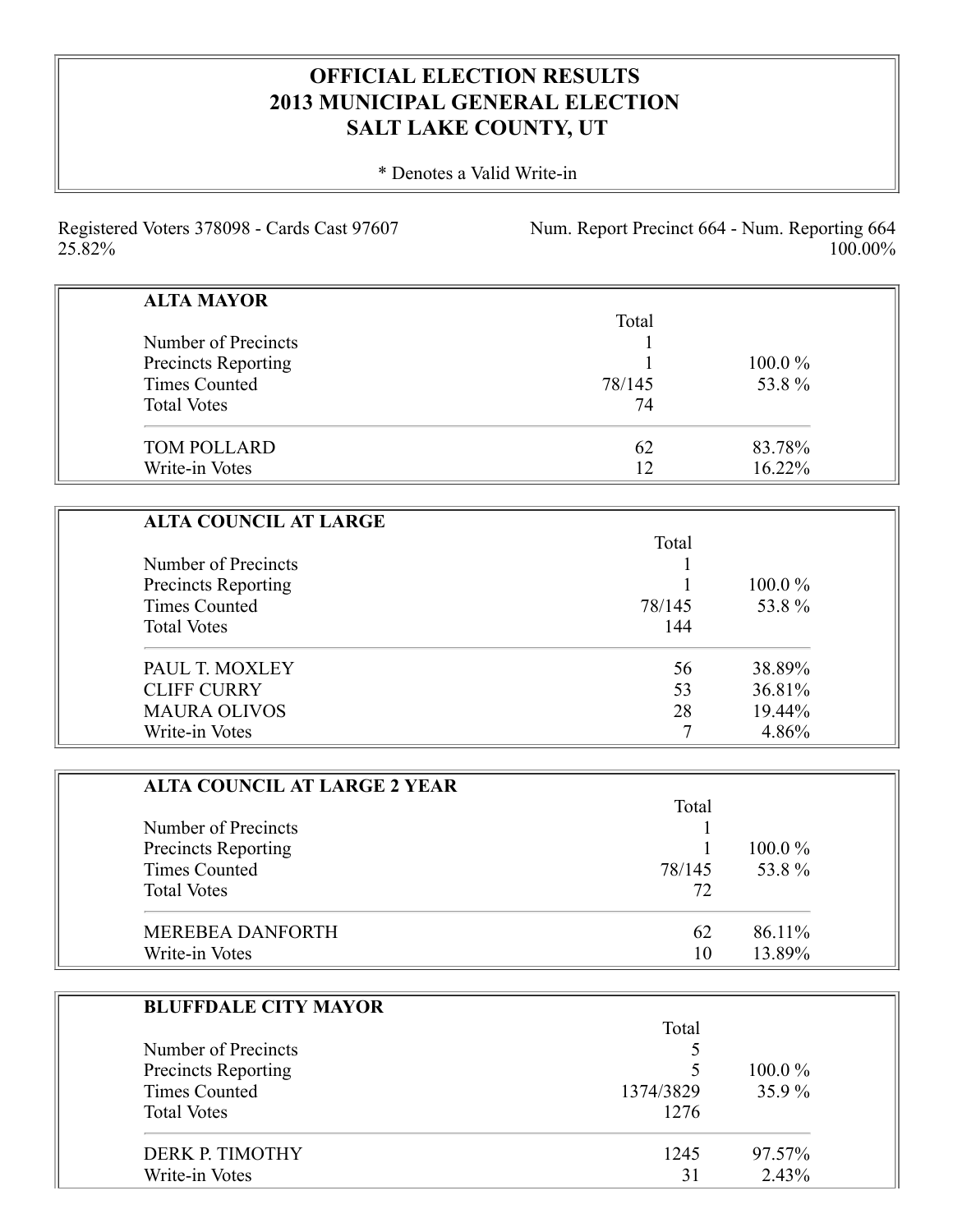| <b>BLUFFDALE CITY COUNCIL AT LARGE</b> |           |           |
|----------------------------------------|-----------|-----------|
|                                        | Total     |           |
| Number of Precincts                    |           |           |
| <b>Precincts Reporting</b>             |           | $100.0\%$ |
| Times Counted                          | 1374/3829 | $35.9\%$  |
| <b>Total Votes</b>                     | 2265      |           |
| <b>ALAN JACKSON</b>                    | 872       | 38.50%    |
| <b>JUSTIN WESTWOOD</b>                 | 793       | 35.01%    |
| WILLIAM UNDERWOOD                      | 589       | 26.00%    |
| Write-in Votes                         |           | 0.49%     |

| <b>COTTONWOOD HEIGHTS CITY MAYOR</b> |            |           |
|--------------------------------------|------------|-----------|
|                                      | Total      |           |
| Number of Precincts                  | 31         |           |
| Precincts Reporting                  | 31         | $100.0\%$ |
| Times Counted                        | 7570/18640 | 40.6 $\%$ |
| <b>Total Votes</b>                   | 7554       |           |
| KELVYN H. CULLIMORE JR               | 4746       | 62.83%    |
| PEYTON H. ROBINSON                   | 2752       | 36.43%    |
| Write-in Votes                       | 56         | 0.74%     |

| <b>COTTONWOOD HEIGHTS CITY COUNCIL DISTRICT 3</b> |                  |           |
|---------------------------------------------------|------------------|-----------|
|                                                   | Total            |           |
| Number of Precincts                               |                  |           |
| <b>Precincts Reporting</b>                        |                  | 8 100.0 % |
| Times Counted                                     | 2069/4871 42.5 % |           |
| <b>Total Votes</b>                                | 2039             |           |
| <b>MIKE PETERSON</b>                              | 1223 59.98%      |           |
| <b>NICOLE OMER</b>                                | 808 39.63%       |           |
| Write-in Votes                                    |                  | $0.39\%$  |

| <b>COTTONWOOD HEIGHTS CITY COUNCIL DISTRICT 4</b> |                  |  |
|---------------------------------------------------|------------------|--|
|                                                   | Total            |  |
| Number of Precincts                               |                  |  |
| Precincts Reporting                               | 8 100.0 %        |  |
| <b>Times Counted</b>                              | 2059/4981 41.3 % |  |
| <b>Total Votes</b>                                | 1797             |  |
| TEE W. TYLER                                      | 1640 91.26%      |  |
| Write-in Votes                                    | 8.74%            |  |

| <b>DRAPER CITY MAYOR</b> |            |           |
|--------------------------|------------|-----------|
|                          | Total      |           |
| Number of Precincts      | 24         |           |
| Precincts Reporting      | 24         | $100.0\%$ |
| <b>Times Counted</b>     | 4142/19659 | $21.1\%$  |
| <b>Total Votes</b>       | 4106       |           |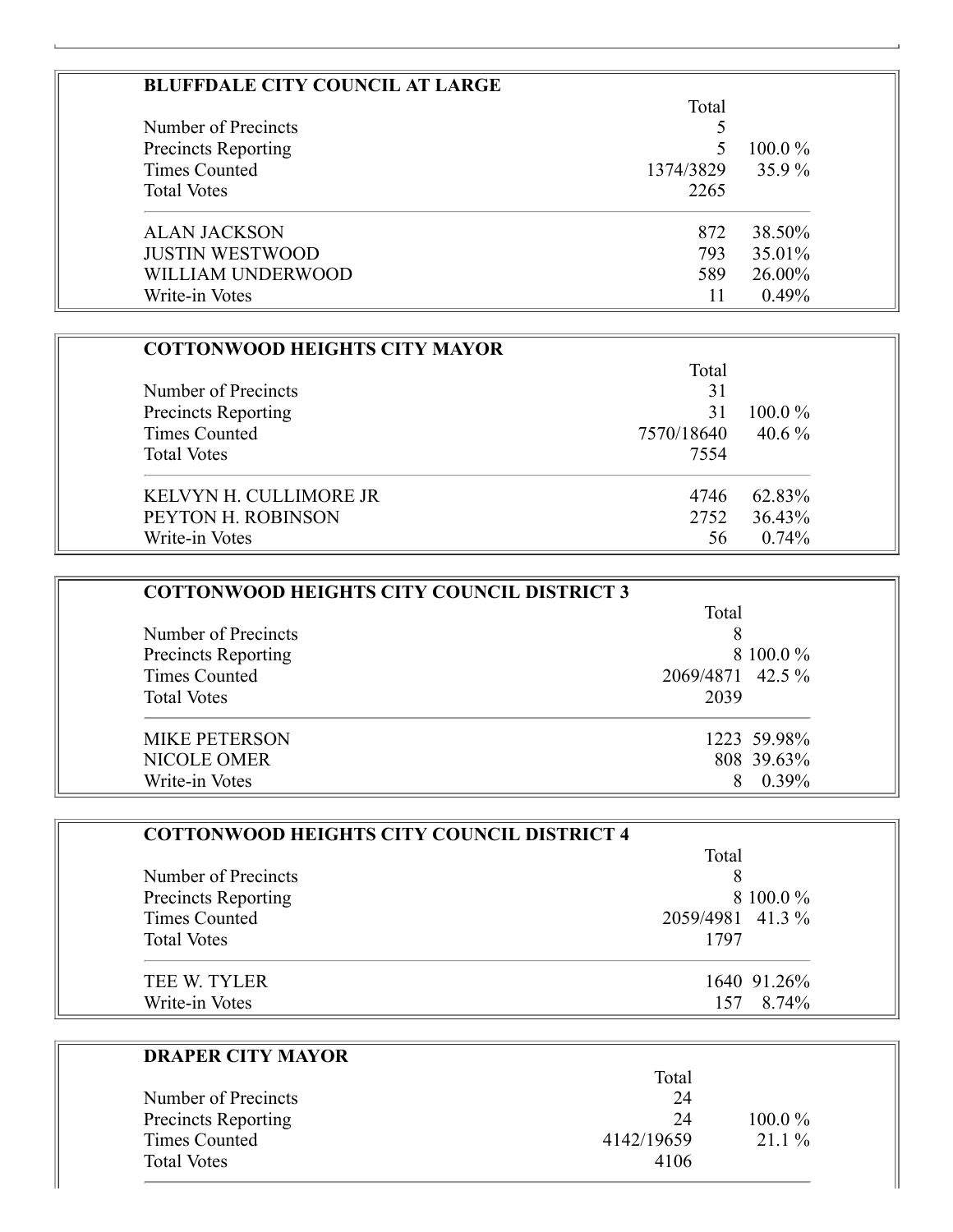| TROY K. WALKER   | 2127 | 51.80%   |
|------------------|------|----------|
| PHILLIP B. SHELL | 1970 | 47.98%   |
| Write-in Votes   |      | $0.22\%$ |

| <b>DRAPER CITY COUNCIL AT LARGE</b> |            |           |
|-------------------------------------|------------|-----------|
|                                     | Total      |           |
| Number of Precincts                 | 24         |           |
| <b>Precincts Reporting</b>          | 24         | $100.0\%$ |
| Times Counted                       | 4142/19659 | $21.1\%$  |
| <b>Total Votes</b>                  | 7689       |           |
| JEFFREY D. STENQUIST                | 2398       | 31.19%    |
| WILLIAM E. RAPPLEYE                 | 2252       | 29.29%    |
| <b>MICHELE WEEKS</b>                | 1704       | 22.16%    |
| <b>CAROLYN HUNSAKER</b>             | 1307       | 17.00%    |
| Write-in Votes                      | 28         | $0.36\%$  |

| <b>HERRIMAN CITY MAYOR</b> |            |           |
|----------------------------|------------|-----------|
|                            | Total      |           |
| Number of Precincts        | 21         |           |
| Precincts Reporting        | 21         | $100.0\%$ |
| <b>Times Counted</b>       | 3471/10707 | 32.4 %    |
| <b>Total Votes</b>         | 3393       |           |
| <b>CARMEN R. FREEMAN</b>   | 1997       | 58.86%    |
| <b>MICHELLE BAGULEY</b>    | 1347       | 39.70%    |
| Write-in Votes             | 49         | $1.44\%$  |

| <b>HERRIMAN CITY COUNCIL DISTRICT 2</b> |           |           |
|-----------------------------------------|-----------|-----------|
|                                         | Total     |           |
| Number of Precincts                     |           |           |
| <b>Precincts Reporting</b>              |           | $100.0\%$ |
| Times Counted                           | 1016/2866 | 35.5 %    |
| <b>Total Votes</b>                      | 975       |           |
| <b>CORALEE WESSMAN-MOSER</b>            | 736       | 75.49%    |
| <b>JEFF DAVIS RIFLEMAN</b>              | 237       | 24.31%    |
| Write-in Votes                          |           | $0.21\%$  |

| <b>HERRIMAN CITY COUNCIL DISTRICT 3</b> |          |           |
|-----------------------------------------|----------|-----------|
|                                         | Total    |           |
| Number of Precincts                     | 8        |           |
| Precincts Reporting                     | 8        | $100.0\%$ |
| Times Counted                           | 936/2553 | $36.7\%$  |
| <b>Total Votes</b>                      | 911      |           |
| <b>CRAIG B. TISCHNER</b>                | 470      | 51.59%    |
| <b>CODY W. STROMBERG</b>                | 438      | 48.08%    |
| Write-in Votes                          |          | $0.33\%$  |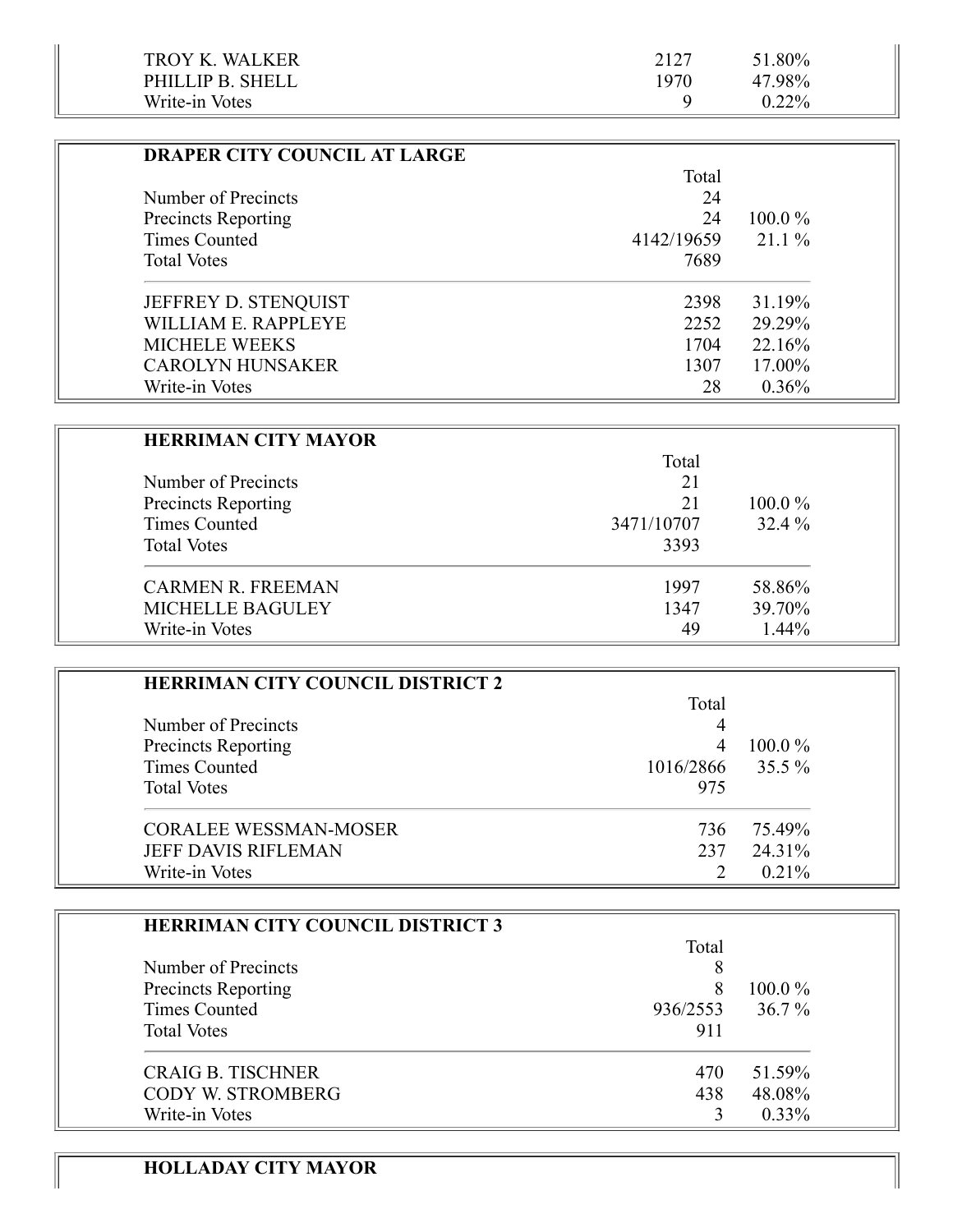|                            | Total      |           |
|----------------------------|------------|-----------|
| Number of Precincts        | 27         |           |
| <b>Precincts Reporting</b> | 27         | $100.0\%$ |
| Times Counted              | 4892/15766 | 31.0 %    |
| <b>Total Votes</b>         | 4881       |           |
| ROBERT M. DAHLE            | 2476       | 50.73%    |
| <b>D. BLAINE ANDERSON</b>  | 2388       | 48.92%    |
| Write-in Votes             |            | 0.35%     |

| <b>HOLLADAY CITY COUNCIL DISTRICT 1</b> |          |           |
|-----------------------------------------|----------|-----------|
|                                         | Total    |           |
| Number of Precincts                     |          |           |
| Precincts Reporting                     |          | $100.0\%$ |
| <b>Times Counted</b>                    | 862/2944 | 29.3 %    |
| <b>Total Votes</b>                      | 746      |           |
| <b>SABRINA R. PETERSEN</b>              | 700      | 93.83%    |
| Write-in Votes                          | 46       | 6.17%     |

| <b>HOLLADAY CITY COUNCIL DISTRICT 3</b> |          |           |
|-----------------------------------------|----------|-----------|
|                                         | Total    |           |
| Number of Precincts                     |          |           |
| Precincts Reporting                     |          | $100.0\%$ |
| Times Counted                           | 839/2766 | $30.3\%$  |
| <b>Total Votes</b>                      | 748      |           |
| PATRICIA ANN PIGNANELLI                 | 709      | 94.79%    |
| Write-in Votes                          | 39       | 5.21%     |

### **MIDVALE CITY MAYOR**

|                            | Total      |           |
|----------------------------|------------|-----------|
| Number of Precincts        | 23         |           |
| <b>Precincts Reporting</b> | 23         | $100.0\%$ |
| Times Counted              | 2284/10817 | 21.1%     |
| <b>Total Votes</b>         | 2276       |           |
| <b>JOANN B. SEGHINI</b>    | 1444       | 63.44%    |
| DAVID FAIR                 | 817        | 35.90%    |
| Write-in Votes             | 15         | 0.66%     |

| <b>MIDVALE CITY COUNCIL DISTRICT 4</b> |          |           |
|----------------------------------------|----------|-----------|
|                                        | Total    |           |
| Number of Precincts                    |          |           |
| Precincts Reporting                    | 4        | $100.0\%$ |
| Times Counted                          | 592/2133 | 27.8%     |
| <b>Total Votes</b>                     | 588      |           |
| <b>WAYNE L. SHARP</b>                  | 305      | 51.87%    |
| <b>TIM HEUMANN</b>                     | 282      | 47.96%    |
| Write-in Votes                         |          | $0.17\%$  |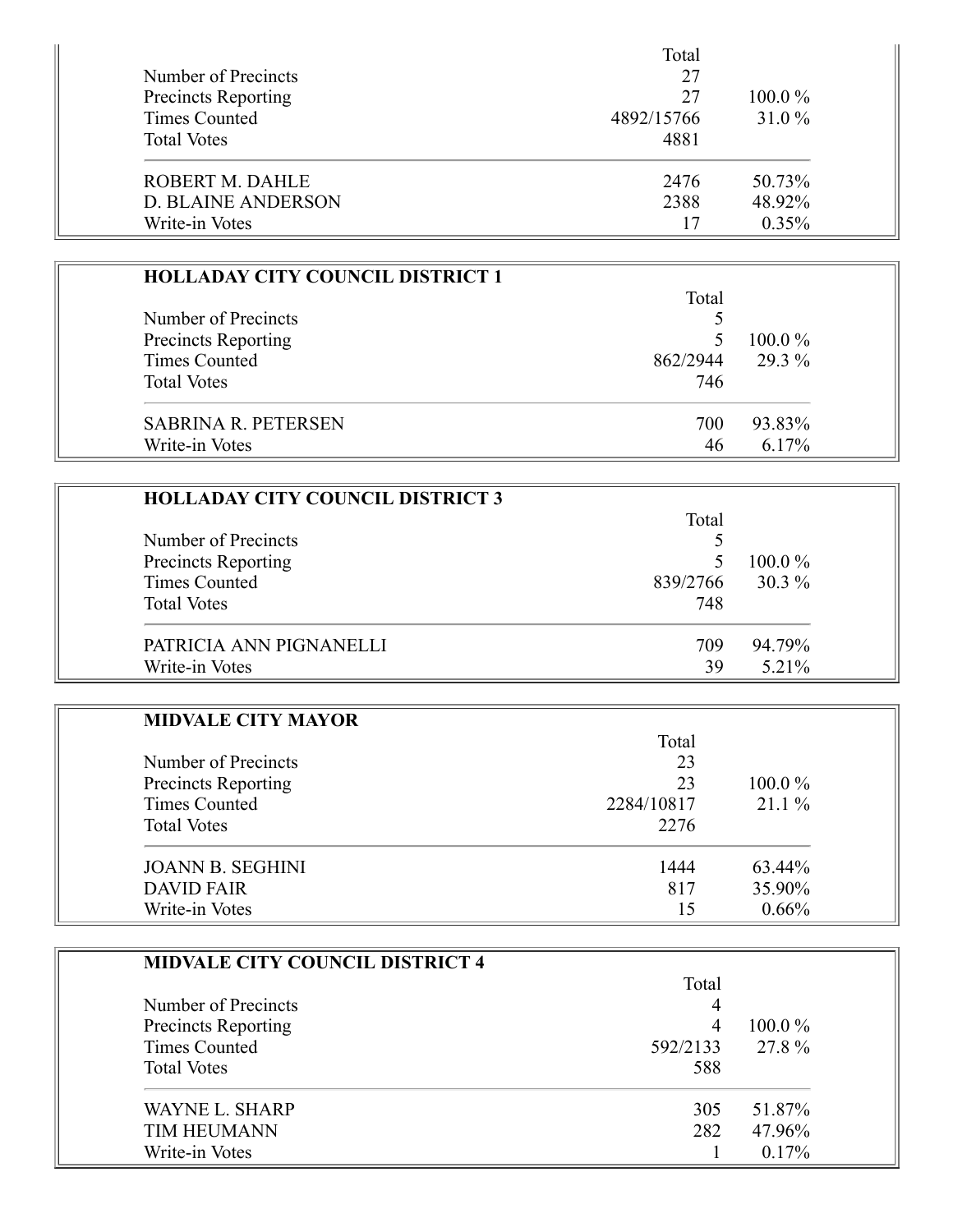| <b>MIDVALE CITY COUNCIL DISTRICT 5</b> |          |           |
|----------------------------------------|----------|-----------|
|                                        | Total    |           |
| Number of Precincts                    |          |           |
| <b>Precincts Reporting</b>             |          | $100.0\%$ |
| Times Counted                          | 311/1674 | $18.6\%$  |
| <b>Total Votes</b>                     | 308      |           |
| <b>STEPHEN BROWN</b>                   | 161      | 52.27%    |
| <b>COLLEEN COSTELLO</b>                | 146      | 47.40%    |
| Write-in Votes                         |          | $0.32\%$  |

#### **MURRAY CITY MAYOR**

|                            | Total      |           |
|----------------------------|------------|-----------|
| Number of Precincts        | 51         |           |
| <b>Precincts Reporting</b> | 51         | $100.0\%$ |
| Times Counted              | 4151/24080 | $17.2\%$  |
| <b>Total Votes</b>         | 4055       |           |
| <b>TED EYRE</b>            | 3715       | 91.62%    |
| Write-in Votes             | 340        | 8.38%     |

| <b>MURRAY CITY COUNCIL DISTRICT 2</b> |          |           |
|---------------------------------------|----------|-----------|
|                                       | Total    |           |
| Number of Precincts                   | 10       |           |
| Precincts Reporting                   | 10       | $100.0\%$ |
| <b>Times Counted</b>                  | 980/5020 | $19.5\%$  |
| <b>Total Votes</b>                    | 943      |           |
| <b>D. BLAIR CAMP</b>                  | 756      | 80.17%    |
| <b>WADE MARSHALL MILLER</b>           | 180      | 19.09%    |
| Write-in Votes                        |          | 0.74%     |

| <b>MURRAY CITY COUNCIL DISTRICT 4</b> |          |           |
|---------------------------------------|----------|-----------|
|                                       | Total    |           |
| Number of Precincts                   | 9        |           |
| Precincts Reporting                   | 9        | $100.0\%$ |
| <b>Times Counted</b>                  | 939/4560 | $20.6\%$  |
| <b>Total Votes</b>                    | 923      |           |
| <b>DIANE TURNER</b>                   | 707      | 76.60%    |
| <b>ROBERT ORRIGONI</b>                | 213      | 23.08%    |
| Write-in Votes                        |          | $0.33\%$  |

|                            | Total      |           |
|----------------------------|------------|-----------|
| Number of Precincts        | 30         |           |
| <b>Precincts Reporting</b> | 30         | $100.0\%$ |
| Times Counted              | 6534/19027 | 34.3 %    |
| <b>Total Votes</b>         | 6193       |           |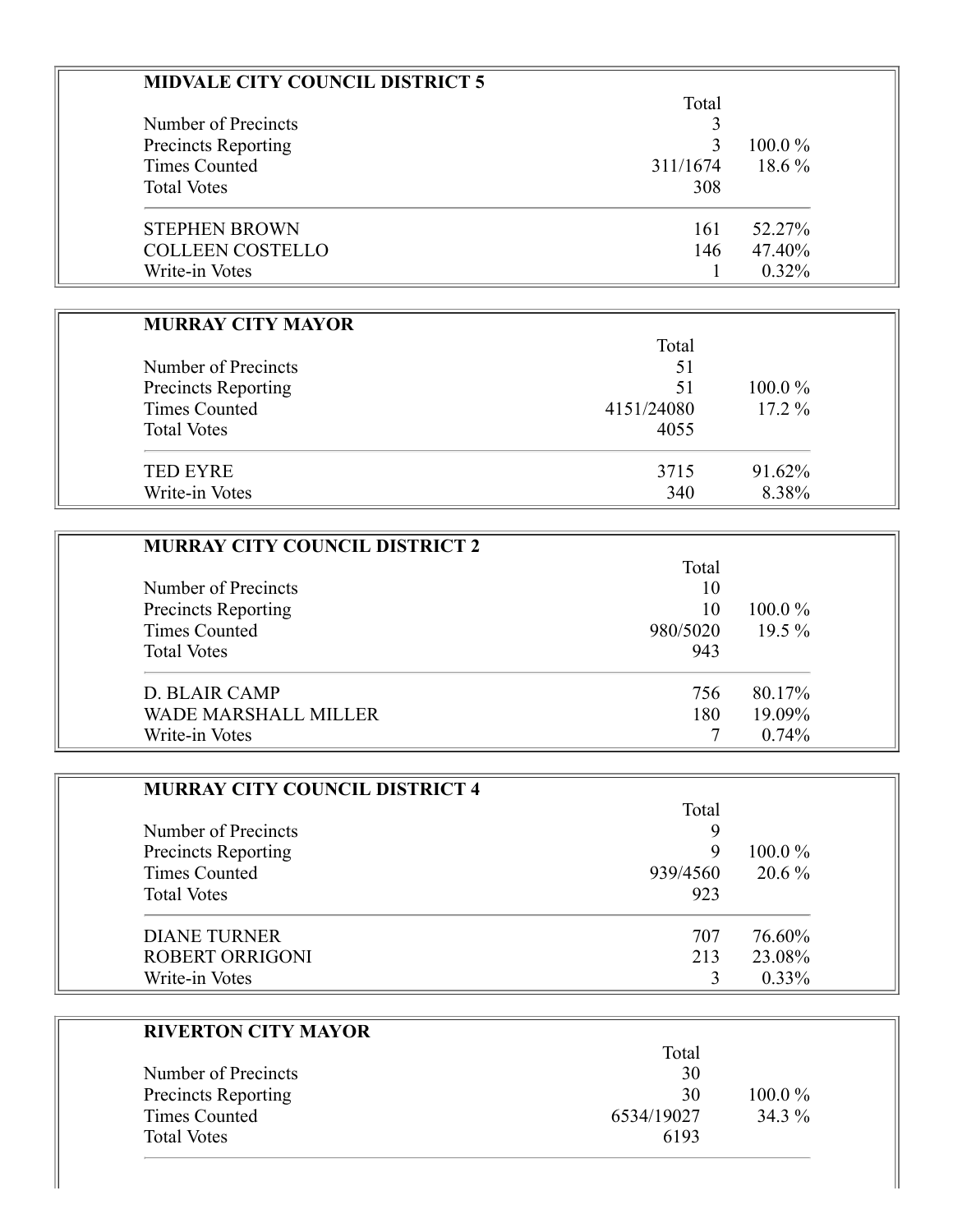| BILL APPLEGARTH       | 4940 | 79.77%    |  |
|-----------------------|------|-----------|--|
| *BRIAN DELL BECKSTEAD | 1003 | $16.20\%$ |  |
| Write-in Votes        | 250  | $4.04\%$  |  |

Ξ

| <b>RIVERTON CITY COUNCIL DISTRICT 3</b> |           |           |
|-----------------------------------------|-----------|-----------|
|                                         | Total     |           |
| Number of Precincts                     |           |           |
| <b>Precincts Reporting</b>              |           | $100.0\%$ |
| Times Counted                           | 1189/3584 | 33.2 %    |
| <b>Total Votes</b>                      | 1127      |           |
| PAUL WAYMAN                             | 591       | 52.44%    |
| <b>TRACY C. THAXTON</b>                 | 527       | 46.76%    |
| Write-in Votes                          | Q         | $0.80\%$  |

| <b>RIVERTON CITY COUNCIL DISTRICT 4</b> |           |           |
|-----------------------------------------|-----------|-----------|
|                                         | Total     |           |
| Number of Precincts                     |           |           |
| Precincts Reporting                     |           | $100.0\%$ |
| <b>Times Counted</b>                    | 1718/4295 | 40.0 $%$  |
| <b>Total Votes</b>                      | 1674      |           |
| <b>TRENT STAGGS</b>                     | 887       | 52.99%    |
| <b>AL LEAVITT</b>                       | 782       | 46.71%    |
| Write-in Votes                          |           | $0.30\%$  |

| <b>SALT LAKE CITY COUNCIL DISTRICT 1</b> |           |           |
|------------------------------------------|-----------|-----------|
|                                          | Total     |           |
| Number of Precincts                      | 13        |           |
| <b>Precincts Reporting</b>               | 13        | $100.0\%$ |
| <b>Times Counted</b>                     | 1789/7820 | 22.9 %    |
| <b>Total Votes</b>                       | 1782      |           |
| <b>JAMES ROGERS</b>                      | 923       | 51.80%    |
| <b>KEVIN S. PARKE</b>                    | 855       | 47.98%    |
| Write-in Votes                           | 4         | $0.22\%$  |

| <b>SALT LAKE CITY COUNCIL DISTRICT 3</b> |            |           |
|------------------------------------------|------------|-----------|
|                                          | Total      |           |
| Number of Precincts                      | 22         |           |
| <b>Precincts Reporting</b>               | 22         | $100.0\%$ |
| Times Counted                            | 2388/13119 | $18.2\%$  |
| <b>Total Votes</b>                       | 2377       |           |
| <b>STAN PENFOLD</b>                      | 1823       | 76.69%    |
| <b>SHERMAN W. CLOW</b>                   | 531        | 22.34%    |
| Write-in Votes                           | 23         | $0.97\%$  |

| <b>SALT LAKE CITY COUNCIL DISTRICT 5</b> |       |
|------------------------------------------|-------|
|                                          | Total |
| Number of Precincts                      |       |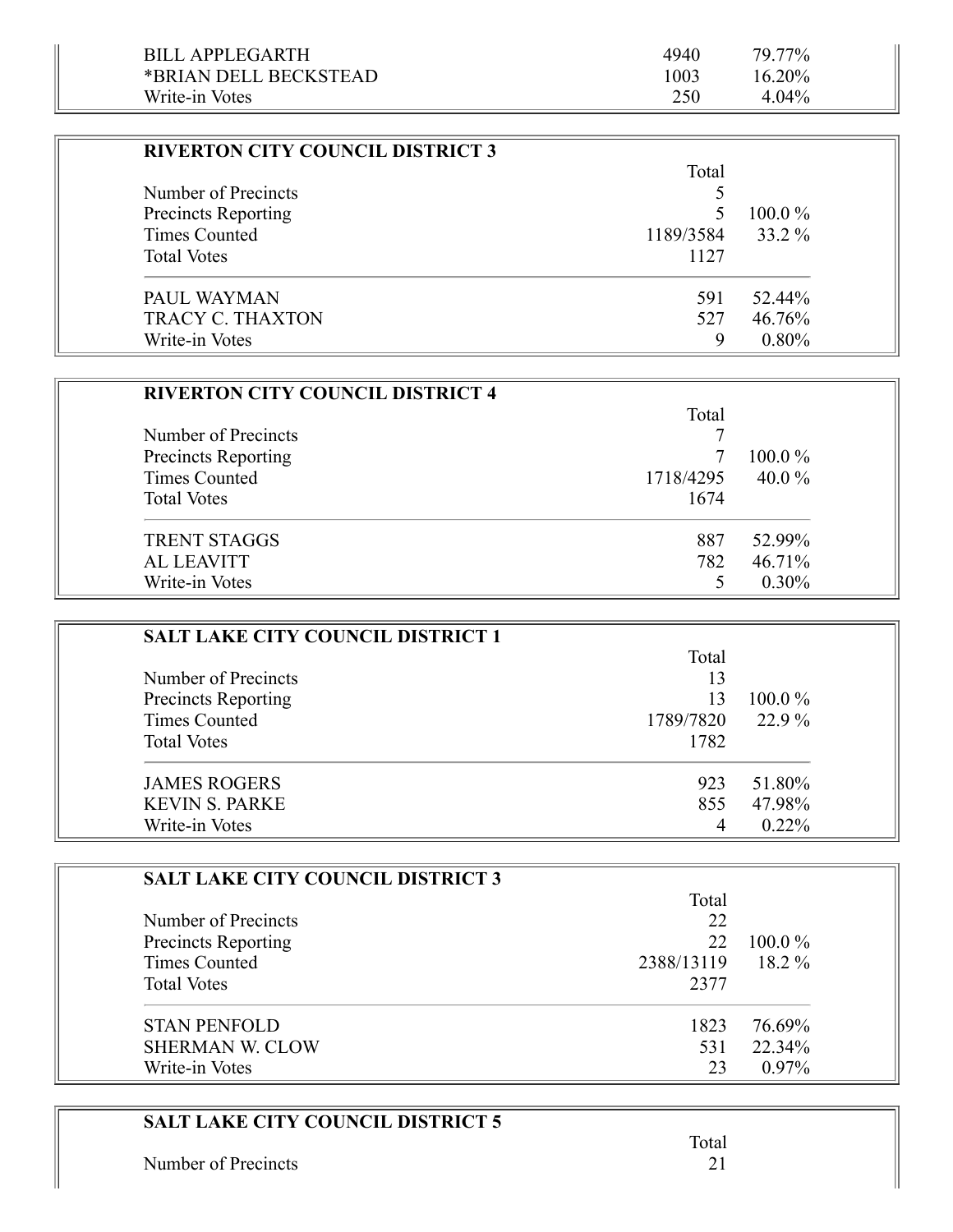| <b>Precincts Reporting</b><br><b>Times Counted</b><br><b>Total Votes</b> | $100.0\%$<br>21<br>2130/11865<br>2126 | $18.0\%$ |
|--------------------------------------------------------------------------|---------------------------------------|----------|
| ERIN MENDENHALL                                                          | 81.84%<br>1740                        |          |
| <b>BILL DAVIS</b>                                                        | 17.92%<br>381                         |          |
| Write-in Votes                                                           |                                       | $0.24\%$ |

| <b>SALT LAKE CITY COUNCIL DISTRICT 7</b> |            |           |
|------------------------------------------|------------|-----------|
|                                          | Total      |           |
| Number of Precincts                      | 23         |           |
| <b>Precincts Reporting</b>               | 23         | $100.0\%$ |
| Times Counted                            | 2942/13511 | 21.8%     |
| <b>Total Votes</b>                       | 2937       |           |
| LISA RAMSEY ADAMS                        | 2023       | 68.88%    |
| <b>KEVIN PAULSON</b>                     | 889        | 30.27%    |
| Write-in Votes                           | 25         | 0.85%     |

| <b>SANDY CITY MAYOR</b>    |            |           |
|----------------------------|------------|-----------|
|                            | Total      |           |
| Number of Precincts        | 77         |           |
| <b>Precincts Reporting</b> | 77         | $100.0\%$ |
| Times Counted              | 8643/47167 | $18.3\%$  |
| <b>Total Votes</b>         | 8600       |           |
| <b>TOM DOLAN</b>           | 5672       | 65.95%    |
| <b>DAVID PERRY</b>         | 2886       | 33.56%    |
| Write-in Votes             | 42         | 0.49%     |

| <b>SANDY CITY COUNCIL AT LARGE</b> |            |           |
|------------------------------------|------------|-----------|
|                                    | Total      |           |
| Number of Precincts                | 77         |           |
| <b>Precincts Reporting</b>         | 77         | $100.0\%$ |
| Times Counted                      | 8643/47167 | $18.3\%$  |
| <b>Total Votes</b>                 | 8264       |           |
| <b>STEVE SMITH</b>                 | 5181       | 62.69%    |
| <b>GERMAINE T. BARNES</b>          | 3034       | 36.71%    |
| Write-in Votes                     | 49         | $0.59\%$  |

| <b>SANDY CITY COUNCIL DISTRICT 1</b> |           |           |
|--------------------------------------|-----------|-----------|
|                                      | Total     |           |
| Number of Precincts                  | 18        |           |
| Precincts Reporting                  | 18        | $100.0\%$ |
| <b>Times Counted</b>                 | 1786/9548 | $18.7\%$  |
| <b>Total Votes</b>                   | 1627      |           |
| <b>SCOTT LYNN COWDELL</b>            | 1542      | 94.78%    |
| Write-in Votes                       | 85        | 5.22%     |

11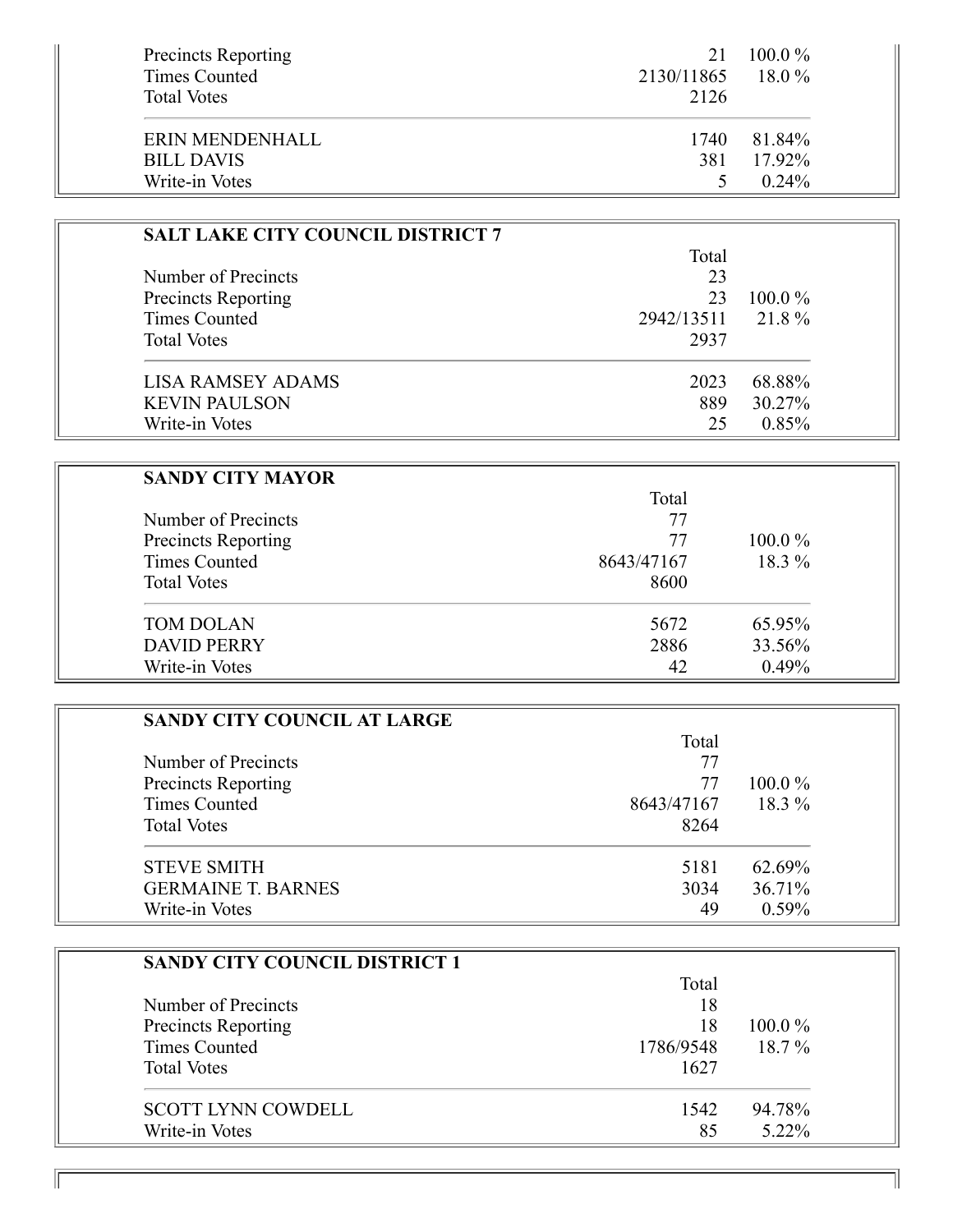## **SANDY CITY COUNCIL DISTRICT 3**

|                            | Total      |           |
|----------------------------|------------|-----------|
| Number of Precincts        | 21         |           |
| <b>Precincts Reporting</b> | 21         | $100.0\%$ |
| <b>Times Counted</b>       | 2542/13368 | $19.0\%$  |
| <b>Total Votes</b>         | 2149       |           |
| <b>KRIS NICHOLL</b>        | 2096       | 97.53%    |
| Write-in Votes             | 53         | 2.47%     |

| <b>SOUTH JORDAN CITY MAYOR</b> |             |           |
|--------------------------------|-------------|-----------|
|                                | Total       |           |
| Number of Precincts            | 45          |           |
| <b>Precincts Reporting</b>     | 45          | $100.0\%$ |
| Times Counted                  | 10584/29402 | $36.0\%$  |
| <b>Total Votes</b>             | 10413       |           |
| DAVE ALVORD                    | 5226        | 50.19%    |
| <b>SCOTT L. OSBORNE</b>        | 5126        | 49.23%    |
| *MARK WOOLLEY                  |             | $0.07\%$  |
| *KATHIE L. JOHNSON             | 4           | 0.04%     |
| *ALETA TAYLOR                  |             | $0.01\%$  |
| Write-in Votes                 | 49          | 0.47%     |

| <b>SOUTH JORDAN CITY COUNCIL DISTRICT 3</b> |           |           |
|---------------------------------------------|-----------|-----------|
|                                             | Total     |           |
| Number of Precincts                         | 8         |           |
| Precincts Reporting                         | 8         | $100.0\%$ |
| <b>Times Counted</b>                        | 1901/5673 | 33.5 %    |
| <b>Total Votes</b>                          | 1820      |           |
| <b>DON SHELTON</b>                          | 1218      | 66.92%    |
| <b>BRIAN C. BUTTERS</b>                     | 595       | 32.69%    |
| Write-in Votes                              |           | 0.38%     |

| <b>SOUTH JORDAN CITY COUNCIL DISTRICT 5</b> |                  |             |
|---------------------------------------------|------------------|-------------|
|                                             | Total            |             |
| Number of Precincts                         | 9                |             |
| <b>Precincts Reporting</b>                  | 9                | $100.0\%$   |
| Times Counted                               | 2335/6539 35.7 % |             |
| <b>Total Votes</b>                          | 2213             |             |
| CHRISTOPHER J. ROGERS                       |                  | 1285 58.07% |
| <b>LARRY SHORT</b>                          | 919              | 41.53%      |
| Write-in Votes                              | 9                | $0.41\%$    |

| <b>SOUTH SALT LAKE CITY MAYOR</b> |           |           |
|-----------------------------------|-----------|-----------|
|                                   | Total     |           |
| Number of Precincts               | 13        |           |
| Precincts Reporting               | 13        | $100.0\%$ |
| Times Counted                     | 1988/6426 | $30.9\%$  |
| <b>Total Votes</b>                | 1979      |           |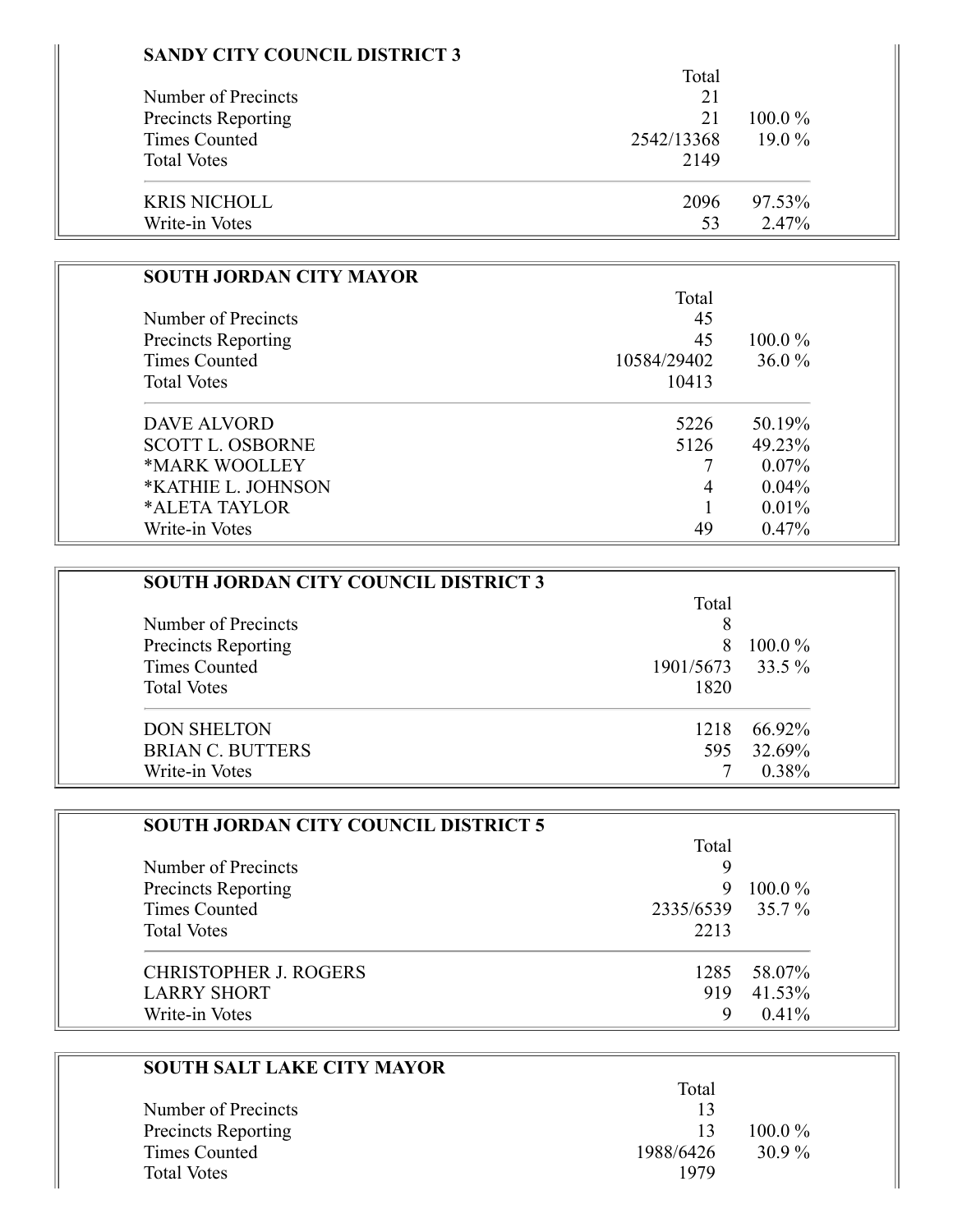| <b>CHERIE WOOD</b>    | 1008 | 50.93%   |  |
|-----------------------|------|----------|--|
| <b>DERK O PEHRSON</b> | 959  | 48.46%   |  |
| Write-in Votes        |      | $0.61\%$ |  |

| <b>SOUTH SALT LAKE CITY COUNCIL AT LARGE</b> |                  |            |
|----------------------------------------------|------------------|------------|
|                                              | Total            |            |
| Number of Precincts                          | 13               |            |
| <b>Precincts Reporting</b>                   | 13.              | $100.0\%$  |
| Times Counted                                | 1988/6426 30.9 % |            |
| <b>Total Votes</b>                           | 1950             |            |
| <b>DEBBIE A SNOW</b>                         | 1343             | 68.87%     |
| <b>STEVE NORR</b>                            |                  | 604 30.97% |
| Write-in Votes                               |                  | 0.15%      |

| <b>SOUTH SALT LAKE CITY COUNCIL DISTRICT 2</b> |       |                |
|------------------------------------------------|-------|----------------|
|                                                | Total |                |
| Number of Precincts                            |       |                |
| Precincts Reporting                            |       | 2 100.0 $\%$   |
| <b>Times Counted</b>                           |       | 295/968 30.5 % |
| <b>Total Votes</b>                             | 282   |                |
| <b>KEVIN DAVID RAPP</b>                        |       | 185 65.60%     |
| <b>BOYD L. MARSHALL</b>                        | 95    | 33.69%         |
| Write-in Votes                                 |       | $0.71\%$       |

| SOUTH SALT LAKE CITY COUNCIL DISTRICT 3 |                 |           |
|-----------------------------------------|-----------------|-----------|
|                                         | Total           |           |
| Number of Precincts                     |                 |           |
| Precincts Reporting                     |                 | $100.0\%$ |
| <b>Times Counted</b>                    | 363/1234 29.4 % |           |
| <b>Total Votes</b>                      | 339             |           |
| <b>SHARLA BEVERLY</b>                   | 190.            | 56.05%    |
| <b>BILL GENE HAUSER</b>                 | 144             | 42.48%    |
| Write-in Votes                          |                 | 1.47%     |

| <b>TAYLORSVILLE CITY MAYOR</b> |            |           |
|--------------------------------|------------|-----------|
|                                | Total      |           |
| Number of Precincts            | 42         |           |
| Precincts Reporting            | 42         | $100.0\%$ |
| Times Counted                  | 6305/24595 | $25.6\%$  |
| <b>Total Votes</b>             | 6250       |           |
| <b>LARRY JOHNSON</b>           | 3346       | 53.54%    |
| <b>JERRY W. RECHTENBACH</b>    | 2862       | 45.79%    |
| Write-in Votes                 | 42         | 0.67%     |

| <b>TAYLORSVILLE CITY COUNCIL DISTRICT 3</b> |  |
|---------------------------------------------|--|
| Number of Precincts                         |  |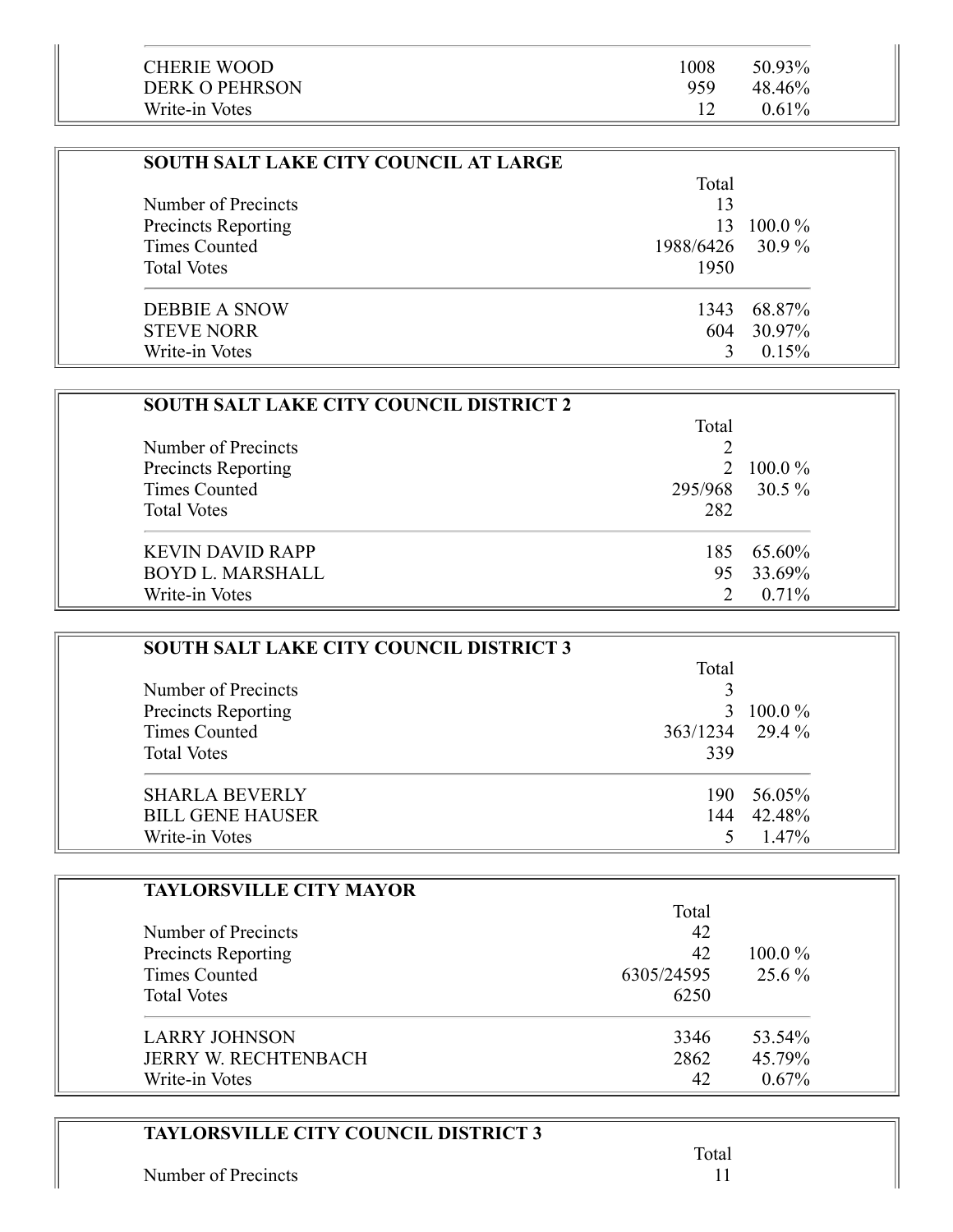| Precincts Reporting<br>Times Counted<br><b>Total Votes</b> | 11.<br>1391/5274 26.4 %<br>981 | $100.0\%$ |
|------------------------------------------------------------|--------------------------------|-----------|
| <b>BRAD CHRISTOPHERSON</b>                                 | 971                            | 98.98%    |
| Write-in Votes                                             | 10                             | $1.02\%$  |

| <b>TAYLORSVILLE CITY COUNCIL DISTRICT 4</b> |                  |           |
|---------------------------------------------|------------------|-----------|
|                                             | Total            |           |
| Number of Precincts                         | 10               |           |
| Precincts Reporting                         | 10               | $100.0\%$ |
| <b>Times Counted</b>                        | 1156/5184 22.3 % |           |
| <b>Total Votes</b>                          | 1080             |           |
| <b>DAMA BARBOUR</b>                         | 635              | 58.80%    |
| *WENDI WENGEL                               | 415              | 38.43%    |
| Write-in Votes                              | 30               | 2.78%     |

| <b>TAYLORSVILLE CITY COUNCIL DISTRICT 5</b> |           |           |
|---------------------------------------------|-----------|-----------|
|                                             | Total     |           |
| Number of Precincts                         | 8         |           |
| <b>Precincts Reporting</b>                  | 8         | $100.0\%$ |
| Times Counted                               | 1467/5310 | 27.6 %    |
| <b>Total Votes</b>                          | 1433      |           |
| DANIEL JON ARMSTRONG                        | 764       | 53.31%    |
| <b>KEN ACKER</b>                            | 661       | 46.13%    |
| Write-in Votes                              | 8         | 0.56%     |

| <b>WEST JORDAN CITY MAYOR</b>                     |          |           |
|---------------------------------------------------|----------|-----------|
| Number of Precincts<br><b>Precincts Reporting</b> | Total    |           |
|                                                   | 66<br>66 | $100.0\%$ |
|                                                   |          |           |
| <b>Total Votes</b>                                | 12352    |           |
| <b>KIM V. ROLFE</b>                               | 6212     | 50.29%    |
| <b>BEN SOUTHWORTH</b>                             | 5997     | 48.55%    |
| Write-in Votes                                    | 143      | 1.16%     |

| WEST JORDAN CITY COUNCIL AT LARGE |                    |            |
|-----------------------------------|--------------------|------------|
|                                   | Total              |            |
| Number of Precincts               | 66                 |            |
| <b>Precincts Reporting</b>        |                    | 66 100.0 % |
| Times Counted                     | 12727/37080 34.3 % |            |
| <b>Total Votes</b>                | 21014              |            |
| <b>CHAD NICHOLS</b>               | 7153               | 34.04%     |
| <b>JEFF HAAGA</b>                 | 5125               | 24.39%     |
| <b>GREGORY M. SIMONSEN</b>        | 5022               | 23.90%     |
| <b>DIXIE MEMMOTT</b>              | 3517               | $16.74\%$  |
| Write-in Votes                    | 197                | 0.94%      |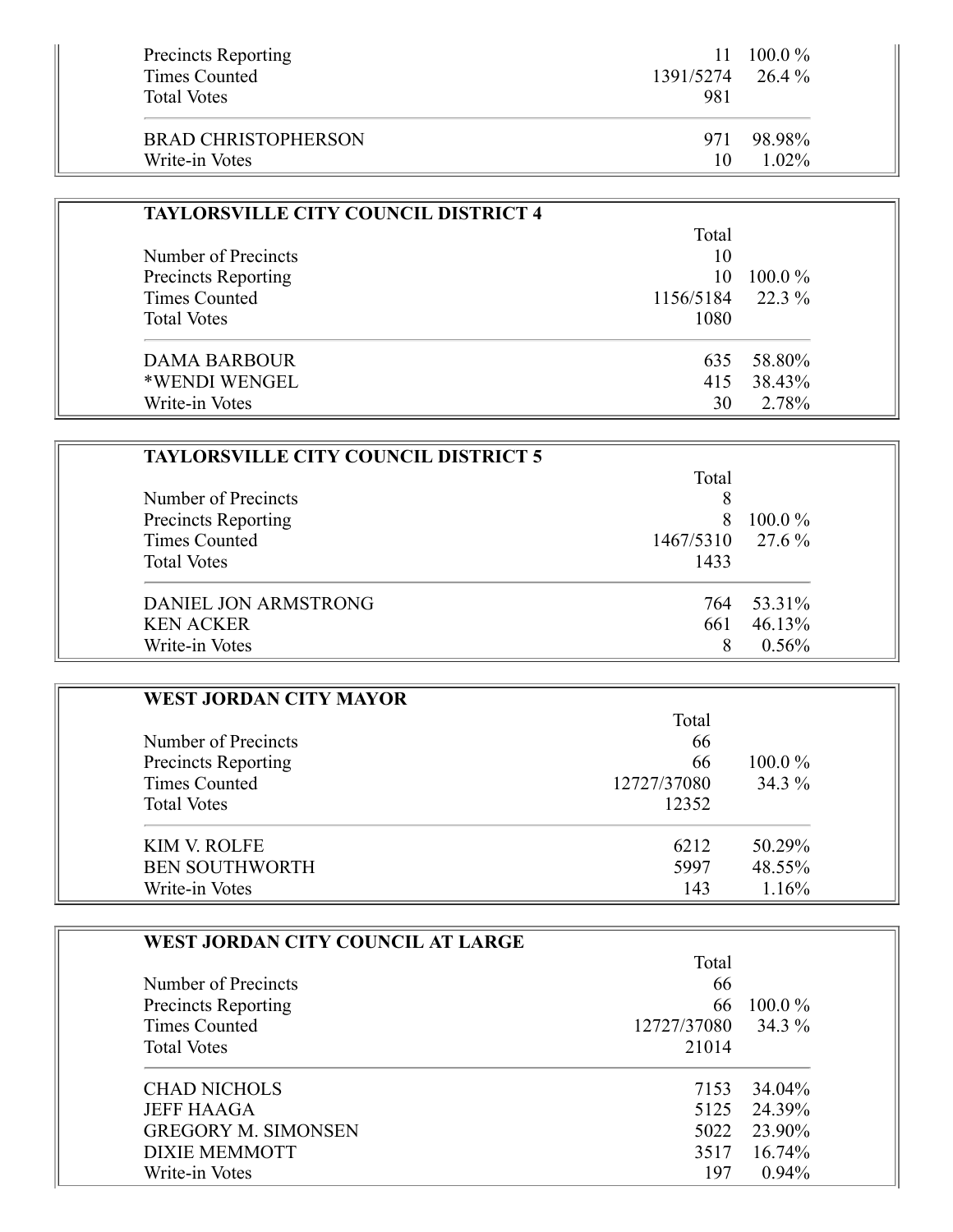| <b>WEST VALLEY CITY MAYOR</b> |            |           |
|-------------------------------|------------|-----------|
|                               | Total      |           |
| Number of Precincts           | 76         |           |
| Precincts Reporting           | 76         | $100.0\%$ |
| <b>Times Counted</b>          | 7935/39633 | $20.0\%$  |
| <b>Total Votes</b>            | 7904       |           |
| <b>RON BIGELOW</b>            | 4868       | 61.59%    |
| <b>KAREN LANG</b>             | 3010       | 38.08%    |
| Write-in Votes                | 26         | $0.33\%$  |

| WEST VALLEY CITY COUNCIL AT LARGE |            |           |
|-----------------------------------|------------|-----------|
|                                   | Total      |           |
| Number of Precincts               | 76         |           |
| <b>Precincts Reporting</b>        | 76         | $100.0\%$ |
| <b>Times Counted</b>              | 7935/39633 | $20.0\%$  |
| <b>Total Votes</b>                | 7711       |           |
| <b>LARS NORDFELT</b>              | 4468       | 57.94%    |
| PHIL CONDER                       | 3216       | 41.71%    |
| Write-in Votes                    | 27         | $0.35\%$  |

| <b>WEST VALLEY CITY COUNCIL DISTRICT 2</b> |                   |           |
|--------------------------------------------|-------------------|-----------|
|                                            | Total             |           |
| Number of Precincts                        | 20                |           |
| <b>Precincts Reporting</b>                 | 20                | $100.0\%$ |
| <b>Times Counted</b>                       | 2719/11082 24.5 % |           |
| <b>Total Votes</b>                         | 2636              |           |
| <b>STEVE BUHLER</b>                        | 1644              | 62.37%    |
| <b>JEFF WHITE</b>                          | 988               | 37.48%    |
| Write-in Votes                             |                   | 0.15%     |

| <b>WEST VALLEY CITY COUNCIL DISTRICT 4</b> |                   |             |
|--------------------------------------------|-------------------|-------------|
|                                            | Total             |             |
| Number of Precincts                        | 19                |             |
| Precincts Reporting                        | 19                | $100.0\%$   |
| Times Counted                              | 2278/11121 20.5 % |             |
| <b>Total Votes</b>                         | 2202              |             |
| <b>STEVE VINCENT</b>                       |                   | 1266 57.49% |
| <b>MARY JAYNE NEWTON-DAVIS</b>             | 929               | 42.19%      |
| Write-in Votes                             |                   | $0.32\%$    |

| <b>ALTA CANYON RECREATION BOARD OF TRUSTEES</b> |
|-------------------------------------------------|
| Total                                           |
| 28                                              |
| 28 100.0 %                                      |
| 3297/16960 19.4 %                               |
| 9172                                            |
|                                                 |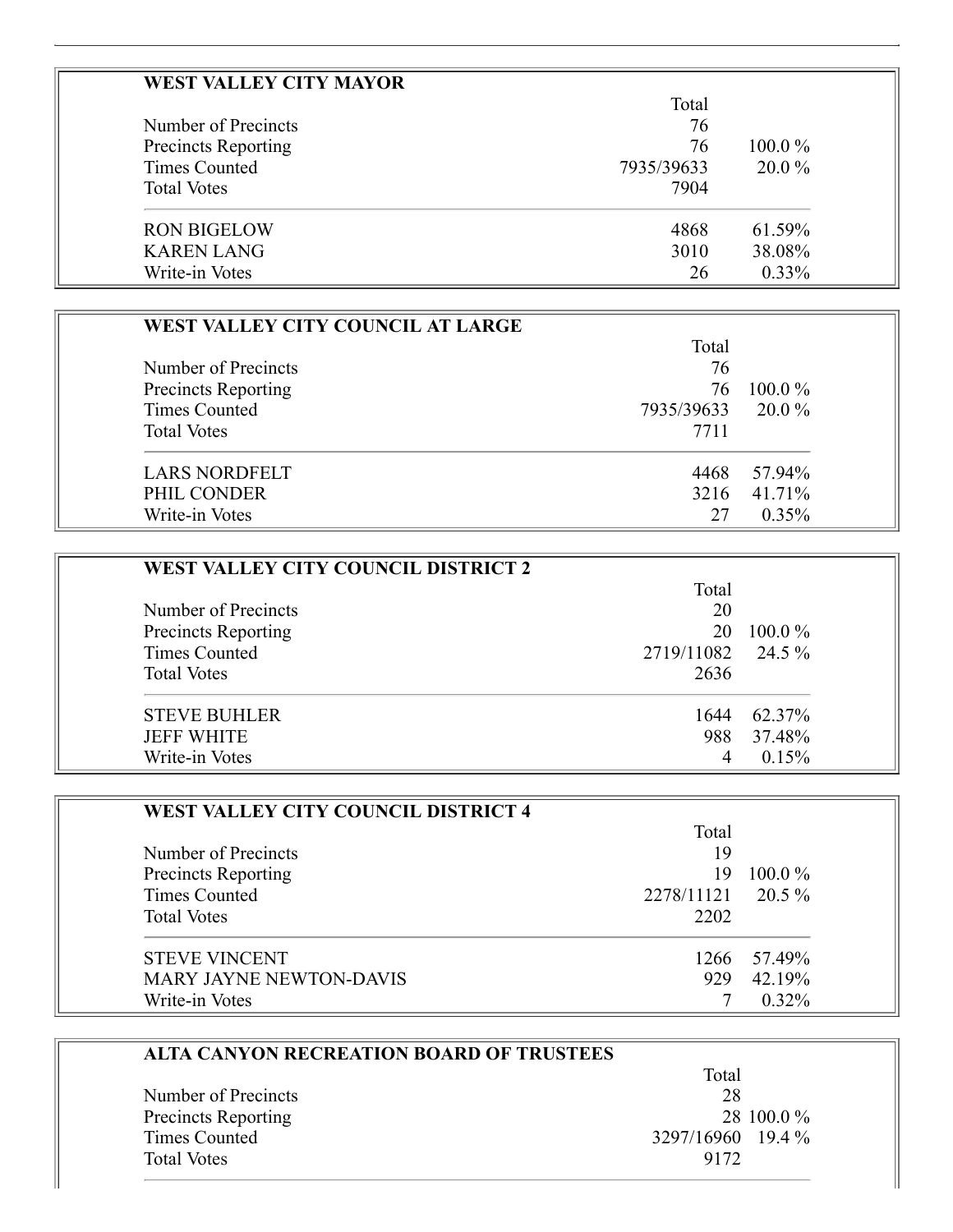| ELIZABETH L. KENNINGTON  | 2152 23.46%        |
|--------------------------|--------------------|
| STEPHANIE ANN JUHL       | 1933 21.08%        |
| GLEN L. HOOVER           | 1701 18.55%        |
| <b>LARRY ORSON MILES</b> | 1672 18.23%        |
| <b>CAROL LUPUS</b>       | 1597 17.41%        |
| Write-in Votes           | $117 \quad 1.28\%$ |

 $\overline{\phantom{a}}$ 

| <b>GRANGER HUNTER IMPROVEMENT BOARD OF</b><br><b>TRUSTEES</b> |                              |
|---------------------------------------------------------------|------------------------------|
|                                                               | Total                        |
| Number of Precincts                                           | 74                           |
| <b>Precincts Reporting</b>                                    | 100.0<br>74<br>$\frac{0}{0}$ |
| Times Counted                                                 | 7641/37321 20.5 %            |
| <b>Total Votes</b>                                            | 12211                        |
| DEBRA K. ARMSTRONG                                            | 404433.12%                   |
| <b>ROGER K. NORDGREN</b>                                      | 356029.15%                   |
| <b>NEAL B HENDRICKSON</b>                                     | 254920.87%                   |
| <b>TYLER LANG</b>                                             | 200216.40%                   |
| Write-in Votes                                                | 56 0.46%                     |

| <b>KEARNS IMPROVEMENT BOARD OF TRUSTEES</b> |                   |             |
|---------------------------------------------|-------------------|-------------|
|                                             | Total             |             |
| Number of Precincts                         | 39                |             |
| <b>Precincts Reporting</b>                  |                   | 39 100.0 %  |
| Times Counted                               | 2880/15730 18.3 % |             |
| <b>Total Votes</b>                          | 4671              |             |
| <b>KELLY L. RECORD</b>                      |                   | 1373 29.39% |
| RODNEY W. BUSHMAN                           |                   | 1338 28.64% |
| <b>ROYCE GIBSON</b>                         |                   | 1196 25.60% |
| <b>RAY HENLINE</b>                          |                   | 716 15.33%  |
| Write-in Votes                              | 48                | $1.03\%$    |

| <b>MAGNA WATER BOARD OF TRUSTEES</b> |           |           |
|--------------------------------------|-----------|-----------|
|                                      | Total     |           |
| Number of Precincts                  | 18        |           |
| Precincts Reporting                  | 18        | $100.0\%$ |
| Times Counted                        | 2282/9276 | 24.6 %    |
| <b>Total Votes</b>                   | 3967      |           |
| <b>MICKEY M SUDBURY</b>              | 1263      | 31.84%    |
| <b>JEFFERY C WHITE</b>               | 876       | 22.08%    |
| <b>HANK JOHNSON</b>                  | 862       | 21.73%    |
| <b>GEORGIA YORK</b>                  | 557       | 14.04%    |
| <b>J. TODD RICHARDS</b>              | 270       | 6.81%     |
| <b>ROBERT GOODICK</b>                | 117       | 2.95%     |
| Write-in Votes                       | 22        | $0.55\%$  |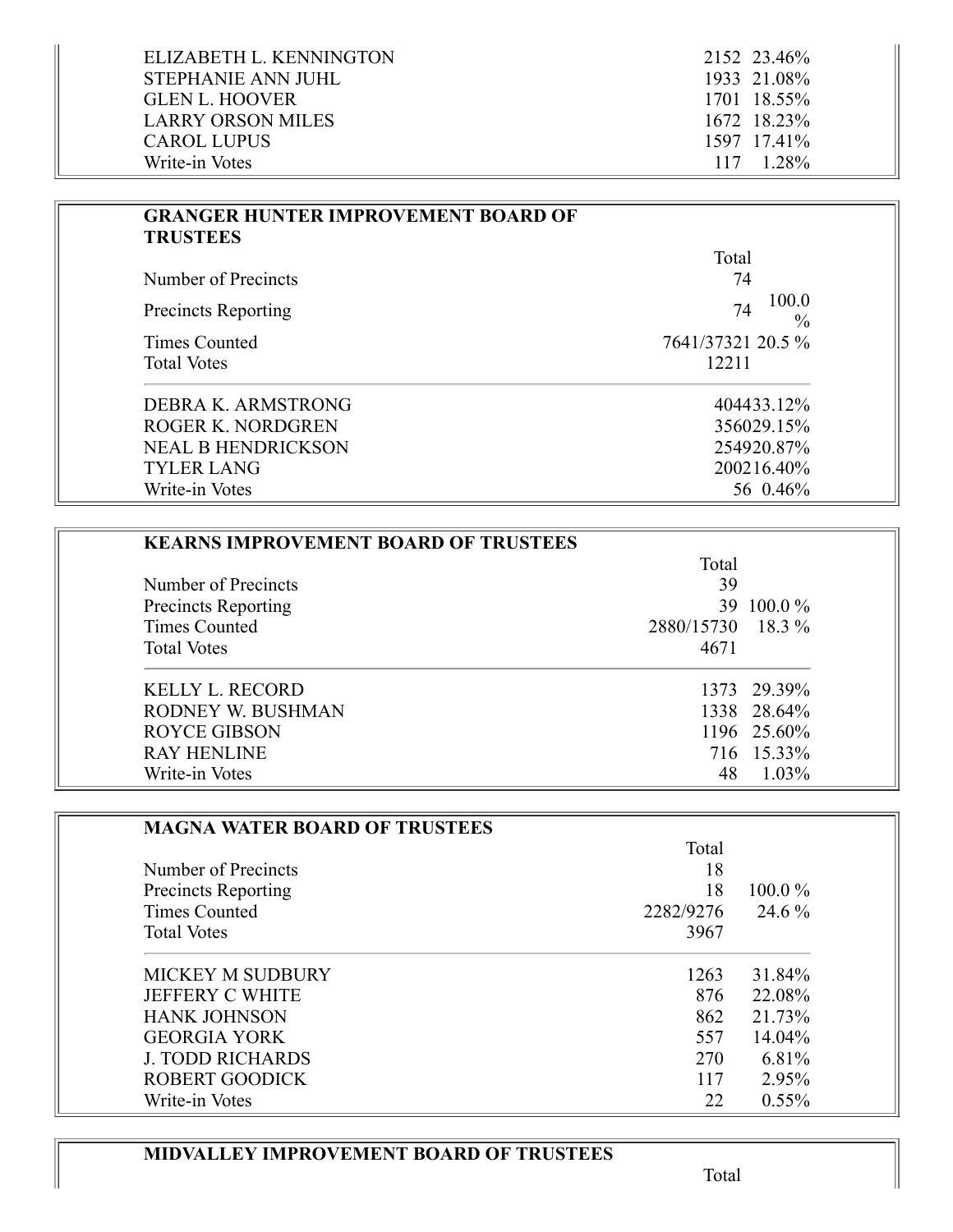| Number of Precincts        | 35                |
|----------------------------|-------------------|
| <b>Precincts Reporting</b> | 35 100.0 %        |
| Times Counted              | 2038/10629 19.2 % |
| <b>Total Votes</b>         | 3361              |
| <b>BRENT W. SMART</b>      | 915 27.22%        |
| <b>DAVID S. DAWES</b>      | 754 22.43%        |
| <b>ROBERT M HALE</b>       | 747 22.23%        |
| <b>JOE HUTCHINGS</b>       | 471 14.01%        |
| CLARK T. BELL              | 452 13.45%        |
| Write-in Votes             | $0.65\%$<br>22    |

| <b>OQUIRRH PARK &amp; RECREATION BOARD OF TRUSTEES</b> |                   |  |
|--------------------------------------------------------|-------------------|--|
|                                                        | Total             |  |
| Number of Precincts                                    | 47                |  |
| Precincts Reporting                                    | 47 100.0 %        |  |
| Times Counted                                          | 3442/18658 18.4 % |  |
| <b>Total Votes</b>                                     | 5314              |  |
| <b>LAURIE STRINGHAM</b>                                | 2442 45.95%       |  |
| <b>JEFFERY GAIL PERRY</b>                              | 1408 26.50%       |  |
| <b>BRETT HELSTEN</b>                                   | 1401 26.36%       |  |
| Write-in Votes                                         | 63 1.19%          |  |

| <b>SOUTH VALLEY SEWER BOARD OF TRUSTEES</b> |                   |             |
|---------------------------------------------|-------------------|-------------|
|                                             | Total<br>53       |             |
| Number of Precincts                         |                   |             |
| <b>Precincts Reporting</b>                  |                   | 53 100.0 %  |
| Times Counted                               | 6358/32730 19.4 % |             |
| <b>Total Votes</b>                          | 9742              |             |
| DALE E SMITH                                |                   | 3781 38.81% |
| <b>ALAN SUMMERHAYS</b>                      |                   | 3700 37.98% |
| <b>STEVE VANMAREN</b>                       |                   | 2214 22.73% |
| Write-in Votes                              | 47                | 0.48%       |

| WHITE CITY WATER BOARD OF TRUSTEES |           |           |
|------------------------------------|-----------|-----------|
|                                    | Total     |           |
| Number of Precincts                | 14        |           |
| Precincts Reporting                | 14        | $100.0\%$ |
| Times Counted                      | 1595/6705 | 23.8%     |
| <b>Total Votes</b>                 | 2703      |           |
| <b>GARRY TRUE</b>                  | 957       | 35.41%    |
| DORTHA M. ROBINSON                 | 939       | 34.74%    |
| *SUSAN MUECKE                      | 386       | 14.28%    |
| *DON MCCAFFREE                     | 383       | 14.17%    |
| Write-in Votes                     | 38        | 1.41%     |

# **UNIFIED FIRE SERVICE AREA ANNEXATION**